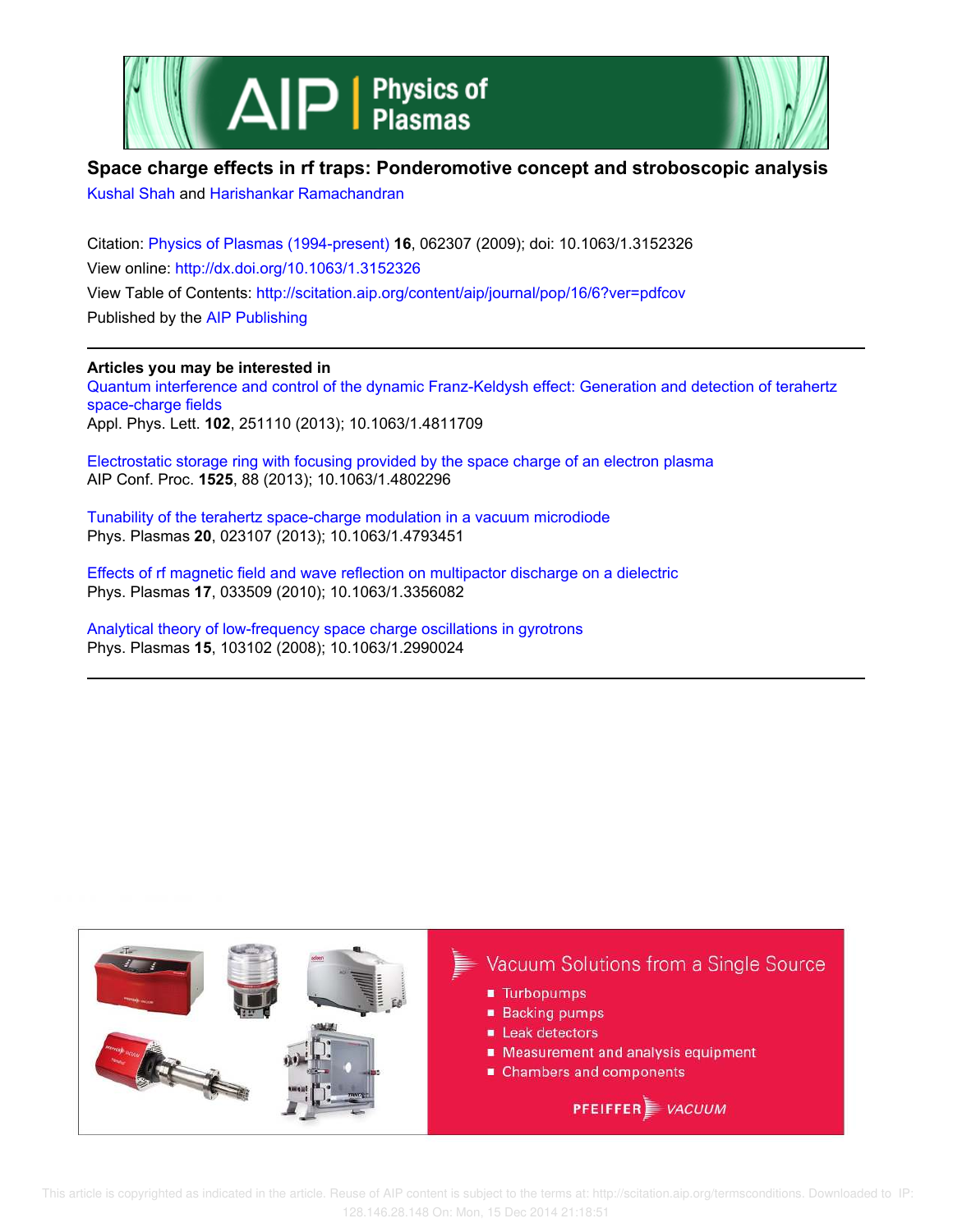# **Space charge effects in rf traps: Ponderomotive concept and stroboscopic analysis**

Kushal Shah<sup>a)</sup> and Harishankar Ramachandran<sup>b)</sup> *Department of Electrical Engineering, Indian Institute of Technology Madras, Chennai 600036, India*

Received 19 March 2009; accepted 18 May 2009; published online 10 June 2009-

Exact solutions for one-dimensional (1D) plasma dynamics in an rf trap are known when space charge effects are neglected [K. Shah and H. S. Ramachandran, Phys. Plasmas 15, 062303 (2008)]. In this work, weak space charge effects in an rf trap are considered. An analytic expression for the time varying distribution function of the 1D plasma is obtained. It is shown that the plasma is a Maxwellian up to the lowest order in nonlinearity and that the spatially constant temperature periodically oscillates in time at the same rate as the rf frequency. It was shown by Krapchev Phys. Rev. Lett. 42, 497 (1979)] that the time averaged distribution function is double humped with respect to velocity beyond a certain threshold in space. The time average of the complete time varying distribution function is obtained and some of the predictions of Krapchev are recovered, while also finding discrepancies. The relationship between stroboscopic orbits and the time averaged ponderomotive orbit are obtained for such traps. © *2009 American Institute of Physics*. [DOI: 10.1063/1.3152326]

### **I. INTRODUCTION**

The response of a plasma to a nonuniform oscillating electric field has been of considerable interest in rf traps.<sup>1</sup> Usually, such fields have both a dc and a high frequency component. In one dimension, such a field is given by

$$
E(x,t) = h(x) + g(x)\cos(\omega t),
$$
\n(1)

where  $h(x)$  and  $g(x)$  are smooth but otherwise arbitrary functions of the spatial coordinate and  $\omega$  is the frequency of oscillations. The response of plasma to fields of the above kind is characterized by the well known ponderomotive  $effect.<sup>7–11</sup>$ 

The path of the particles under a force of the form in Eq.  $(1)$  will have a low magnitude high frequency component superimposed on a drift component. Using first order time averaging techniques,  $12-15$  it can be shown that the equation representing the drift motion of the particles will be given by

$$
\ddot{x}_a = - \left. \frac{d\phi_p(x)}{dx} \right|_{x=x_a},\tag{2}
$$

where  $\phi_P$  is the fictitious ponderomotive potential given by

$$
\phi_P = \phi_0(x) + \frac{e^2}{4m^2\omega^2}g^2(x),
$$

where *e* is the charge and *m* the mass of the particle and  $\phi_0(x)$  is the static potential energy of the particles corresponding to the dc field,  $h(x)$ . It is widely accepted<sup>9,16</sup> that the time averaged density of the plasma under a field given by Eq.  $(1)$  will be

$$
n = n_0 \exp\left(-\frac{\phi_P}{T_0}\right),\tag{3}
$$

where  $n_0$  is the density where  $\Phi_p = 0$  and  $T_0$  is the temperature. Equation  $(3)$  also follows from the conjecture that the time averaged distribution function of the plasma is constant on curves of time averaged motion of the individual particles. Ponderomotive theory is used to study phenomenon like laser wake field acceleration<sup>17–19</sup> and interaction of Langmuir waves with ion-acoustic waves in the context of Zakharov equation.<sup>20</sup>

The special case when  $g(x)$  and  $h(x)$  are proportional to *x* has applications in 2*d* linear rf traps,<sup>21,22</sup> 3*d* ion traps,<sup>1</sup> and combined rf traps.<sup>23–25</sup> The linear rf trap and ion trap are mechanisms for confining single species plasma, widely used in mass spectroscopy, $2^6$  and also have applications in areas like quantum information<sup>27</sup> where a single or very few charged particles have to be trapped. The combined rf trap is used to trap two different charged species of widely varying masses in the same region of space and is mainly used in antihydrogen production. These traps take advantage of the fact that the boundedness of particle orbits in a linearly varying rf field is independent of the initial conditions. It only depends on the applied field strength. However, nonlinearity could arise in the field from two different sources. First, the externally applied field itself is not exactly linear for any real experiment. There are octopole and higher order terms. Second, the trapped particles themselves induce a space-charge field whose profile is nonlinear.

In an earlier work, $28$  the authors considered the linear field case and obtained exact analytic expressions for the one-dimensional distribution function and density of the plasma. Space charge effects and other sources of nonlinearity were neglected. The analysis showed that the correct expression for the time averaged plasma density differs from the expression given in Eq.  $(3)$  even to first order. In this

 This article is copyrighted as indicated in the article. Reuse of AIP content is subject to the terms at: http://scitation.aip.org/termsconditions. Downloaded to IP: 128.146.28.148 On: Mon, 15 Dec 2014 21:18:51

a)Electronic mail: atmabodha@gmail.com.

<sup>&</sup>lt;sup>b)</sup>Electronic mail: hsr@ee.iitm.ac.in.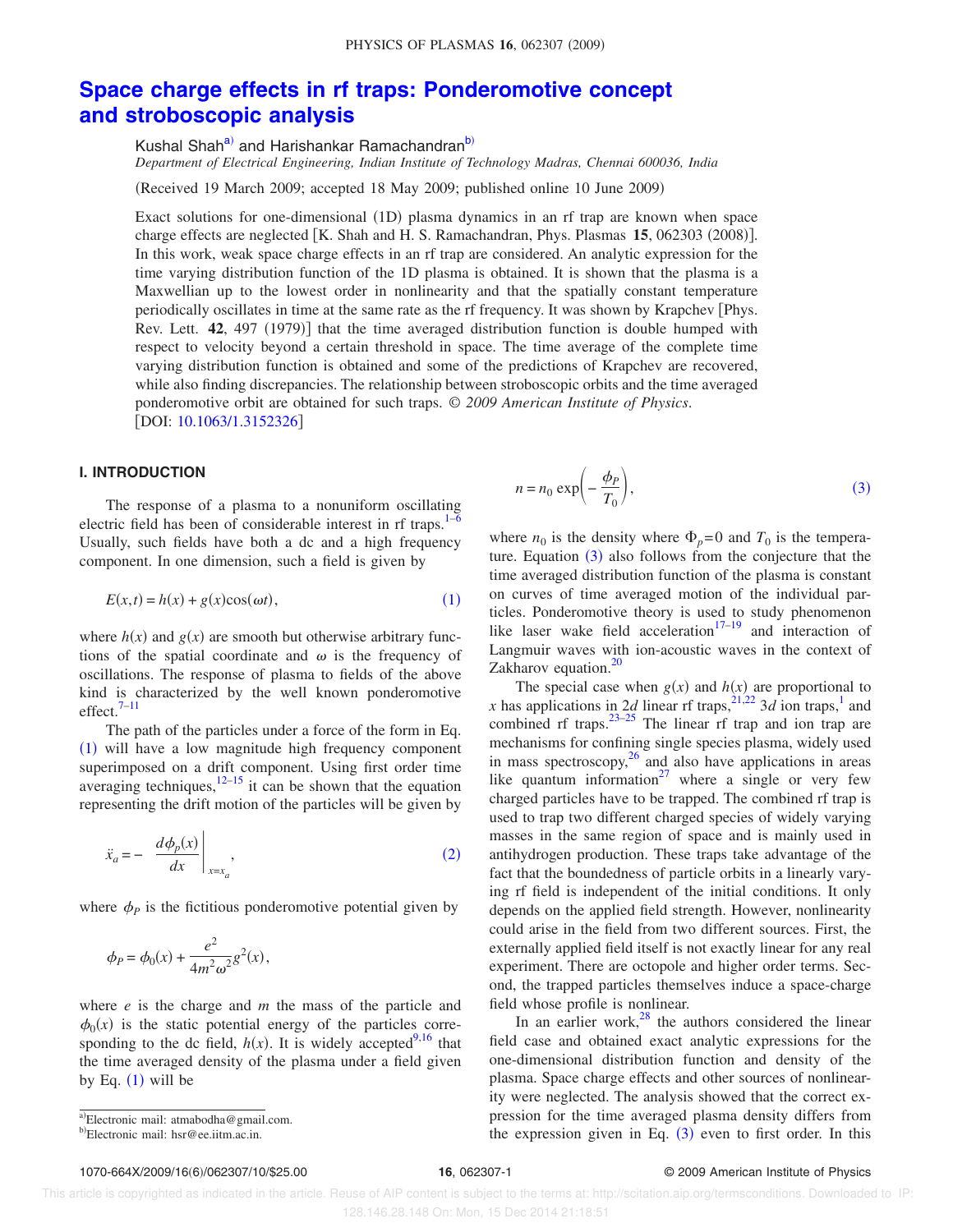

FIG. 1. This figure shows the stroboscopic plot of the phase space trajectory of particles with different initial conditions under the force equation given by Eq. (8) keeping terms up to  $O(q^2)$ . It can be seen that some orbits are simple closed curves and some orbits form islands in phase space. The numerical values of the various parameters were  $p_e$ =−0.01,  $q_e$ =0.16≈ $q$ ,  $\omega_p = 0.5 \nu_0$ , and  $\bar{x} = 1$ .

work, we extend our earlier work by including the effects of space charge of the plasma trapped in rf traps and obtain analytic expressions for the distribution function of the plasma up to the lowest order in plasma density. These expressions again lead to an expression for the time averaged plasma density that differs from Eq.  $(3)$ .

When characterizing particle motion under the effect of nonlinear electric fields, some important considerations are whether the orbits are regular or chaotic and whether we can solve for the particle trajectories as functions of time. Figure 1 shows stroboscopic plots of the particle orbits for the fields given by Eq. (1), with  $g(x)$  being proportional to *x* and  $h(x)$ having a cubic nonlinearity. As can be seen, some initial conditions lead to simple closed curves and some others result in a chain of islands. The particle paths corresponding to these initial conditions are regular.<sup>29</sup> There are also initial conditions for which the stroboscopic plot fills an area in phase space. These plots correspond to particle orbits that are chaotic. Regions in phase space where the stroboscopic plot changes from being a simple closed curve to a chain of islands are a site for chaos. For regions in phase space where the stroboscopic plots are simple closed curves, one could employ the multiple scale analysis used in solving standard Mathieu's equation to solve for the case of nonlinear dc fields as well. $30$ 

In order to study the statistical properties of the plasma in a rf trap and also to find the time averaged density, it is necessary to solve for the plasma distribution function,  $f(x, v, t)$ . For collisionless plasmas, this function is a solution of the Vlasov equation<sup>7,31</sup> and is constant on the individual particle paths  $\left(\frac{df}{dt} = 0\right)$  even though  $\frac{\partial f}{\partial t} \neq 0$ ). Thus, after having obtained analytic expressions for the particle paths, it is important to solve for the corresponding invariant. Given any arbitrary specification of electric field, the initial conditions of the particle, namely, the initial position and velocity, are certainly two invariants. Any arbitrary combination of these two fundamental invariants is also an invariant.<sup>32</sup> Since the applied field is time varying, none of these invariants can be time independent. However, since the field is time periodic, it is reasonable to expect the distribution function to be periodic at any fixed point in phase space and with the same time period as the applied field. As we will show in this paper, analytic expressions for such a  $\omega$ -invariant distribution function can be obtained for regions in phase space where the stroboscopic plot of the particle trajectory is a simple closed curve.

Another issue of importance in an actual rf trap experiment is the maximum amount of plasma that can be trapped. This depends on the parameters of the applied field. From the point of view of ponderomotive theory, it is easy to show that the plasma frequency,  $\omega_p = \sqrt{4 \pi n_0 e^2/m}$ , must be less than the slow frequency,  $v_0$ , that characterizes the drift motion of the particles. Consider plasma trapped by rf fields. The time averaged plasma density contributes to a repulsive force on particles given by

$$
\frac{e}{m}E_x(x) = \int_0^x \omega_p^2 dx' \approx \omega_p^2 x
$$

for a nearly uniform density profile. Given a trap characterized by

$$
\frac{e}{m}E_{\text{ext},x}(x) = (-p_e + 2q_e \cos 2t)x,
$$

the space charge adds to the dc field to yield the following orbit equation,

$$
\ddot{x} = (-p_e + \omega_p^2 + 2q_e \cos 2t)x.
$$

From Eq.  $(2)$  we know that ponderomotive theory turns this into the following equation in slow time:

$$
\ddot{x}_a = \left(-p_e + \omega_p^2 - \frac{q_e^2}{2}\right)x_a.
$$
\n(4)

Thus, for stable orbits, the plasma frequency must be bounded above by  $v_0 = \sqrt{p_e + 0.5q_e^2}$ . This is exactly what is observed in experiments where the maximum plasma frequency is found to be close to  $v_0$ .<sup>33</sup> Experiments also observed that the plasma profile is approximately Gaussian in shape, $34$  which is what is expected in the presence of a parabolic confining potential. These ideas that are based on naive ponderomotive theory are given a more rigorous treatment in the rest of this paper.

The results of this paper fall into two categories. There are results that describe the self-consistent response of the plasma to an rf field. There are also results that describe the (non-self-consistent) plasma response for a given total electric field. The two sets of results are valid over different ranges of phase space, but both are important as the latter results are important when comparing with literature where computations are only for the plasma response to a prescribed electric field.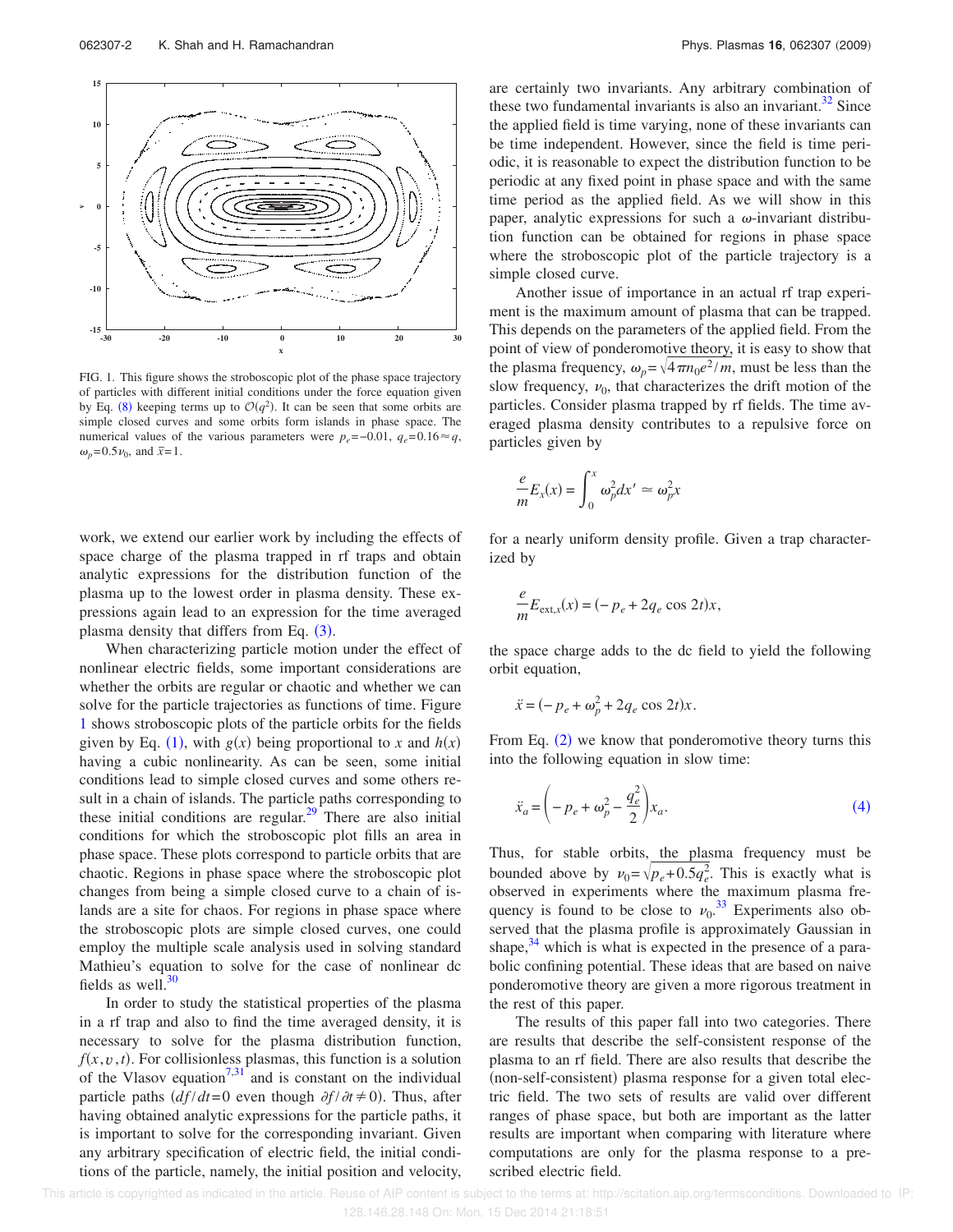

FIG. 2. This is a plot of the error function. Curve (1) shows the exact error function. Curve (2) is the linear approximation and curve (3) is the plot with the cubic nonlinearity taken in. This shows that  $2(x-x^3/3)/\sqrt{\pi}$  is a good approximation to the exact error function,  $erf(x)$ , up to  $x=1$ .

The following sections are organized as follows. In Sec. II, we obtain the modified force equation when space charge effects are taken into account and then solve this force equation. The time averaged expressions of these solutions are then compared with the predictions of conventional ponderomotive theory. Then in Sec. III, we obtain expressions for the  $\omega$ -invariant distribution function and the plasma density. Section IV discusses these results and Sec. V contains conclusions.

#### **II. THE FORCE EQUATION AND ITS SOLUTIONS**

In a rf trap, the applied field is linear. The equation of motion of charged particles under such a field is  $\ddot{x} = [-p_e]$  $+2q_e \cos(2\tau)$  *x*, where  $p_e$  and  $q_e$  are the normalized dc and rf field strengths, respectively, and  $\tau = \omega t/2$  is the normalized time. The distribution function of the plasma under such a field can be exactly solved for. $29$  Using these exact solutions, it has been shown in our earlier work that the field induced by the charged particles (charge *e* and mass *m*) is

$$
E_i(x,\tau) = 2\pi e n_0 \sqrt{\frac{\pi}{\beta_0 \gamma_0}} \text{erf}\left\{\frac{x}{\bar{x}} \left[1 + \frac{q_e}{2} \cos 2\tau + \mathcal{O}(q_e^2)\right]\right\},\tag{5}
$$

where  $1/\beta_0$  is the initial temperature of the plasma,  $\gamma_0$  $\approx 0.5 \nu_0^2 (1+2q)$ , and  $\bar{x} \approx 1/\sqrt{\beta_0 \gamma_0}$ . Equation (5) can be Taylor expanded in *x* to get

$$
\frac{eE_i}{m} = \omega_p^2 \left[ 1 + \frac{q_e}{2} \cos 2\tau \right] x - \frac{\omega_p^2}{3\bar{x}^2} \left[ 1 + \frac{3q_e}{2} \cos 2\tau \right] x^3 + \dots
$$
\n(6)

The first term on the right is the way the space charge modifies the externally applied linear electric field. As can be seen, there is both a change in the dc field and a change in rf confining field. Thus, the first term on the right merely modifies the strength of the applied field without modifying its shape. The second term is the first nonlinear factor and is proportional to  $x^3$ . In Fig. 2, curve (3) is the cubic approximation to the error function, erf $(x/\overline{x})$ . Since it is a good approximation right out to  $x = \overline{x}$ , Eq. (6) is a suitable description of the plasma response to the applied field in the bulk region of the plasma. Thus, the first nonlinearity to appear in Eq. (5) due to space charge effects is of the order of  $x^3$ . Taking into account this cubic nonlinearity, the modified equation for the motion of an ion in the rf trap takes the form

$$
\frac{d^2x}{d\tau^2} + px = 2qx\cos 2\tau - \frac{\omega_p^2}{3} \left(\frac{x}{\bar{x}}\right)^2 x - q\frac{\omega_p^2}{2} \left(\frac{x}{\bar{x}}\right)^2 x \cos 2\tau,\tag{7}
$$

where  $p = p_e - \omega_p^2$  and  $q = q_e (1 + 0.25 \omega_p^2) \approx q_e$  since  $\omega_p \ll \omega = 2$ . As can be seen from Eq. (7), the  $qx^3 \cos 2\tau$  term is of a higher order than the  $x^3$  term since  $q \ll 1$ . It is worth noting that *q* is of the order of unity in typical experiments; however, theoretical treatments can make progress only when *q* is assumed to be a small parameter. We will assess the importance of neglected terms in real experimental conditions later in Sec. IV. Neglecting the  $qx^3 \cos 2\tau$  term in Eq. (7), we obtain

$$
\frac{d^2x}{d\tau^2} + px = 2qx \cos 2\tau - q^2 \alpha x^3,\tag{8}
$$

where  $q^2 \alpha = \omega_p^2 / 3\bar{x}^2$ . Equation (8) can be solved by using the multiple scale analysis method used to solve Mathieu's equation.<sup>35</sup> The solutions of Eq. (8), up to  $\mathcal{O}(q^2)$ , are found to be  $[$ Appendix A  $($ Ref. 36 $)$  $]$ 

$$
x(\tau) = A \cos(\nu \tau + \phi)
$$
  
\n
$$
- \frac{qA}{4} \left[ \frac{\cos(\nu \tau + 2\tau + \phi)}{1 + \nu} + \frac{\cos(\nu \tau - 2\tau + \phi)}{1 - \nu} \right]
$$
  
\n
$$
+ \frac{q^{2}A}{32} \left[ \frac{\cos(\nu \tau + 4\tau + \phi)}{(1 + \nu)(2 + \nu)} + \frac{\cos(\nu \tau - 4\tau + \phi)}{(1 - \nu)(2 - \nu)} \right]
$$
  
\n
$$
- \frac{q^{2} \alpha A^{3}}{4} \frac{\cos(3 \nu \tau + 3\phi)}{-8 \nu^{2}},
$$
\n(9)

$$
v(\tau) = -\nu A \sin(\nu \tau + \phi) - \frac{qA}{4} \left[ \frac{(\nu + 2)\sin(\nu \tau + 2\tau + \phi)}{1 + \nu} + \frac{(\nu - 2)\sin(\nu \tau - 2\tau + \phi)}{1 - \nu} \right] \\
- \frac{q^{2}A}{32} \left[ \frac{(\nu + 4)\sin(\nu \tau + 4\tau + \phi)}{(1 + \nu)(2 + \nu)} + \frac{(\nu - 4)\sin(\nu \tau - 4\tau + \phi)}{(1 - \nu)(2 - \nu)} \right] \\
+ 3\nu \frac{q^{2}\alpha A^{3}}{4} \frac{\sin(3\nu \tau + 3\phi)}{-8\nu^{2}},
$$
\n(10)

 This article is copyrighted as indicated in the article. Reuse of AIP content is subject to the terms at: http://scitation.aip.org/termsconditions. Downloaded to IP: 128.146.28.148 On: Mon, 15 Dec 2014 21:18:51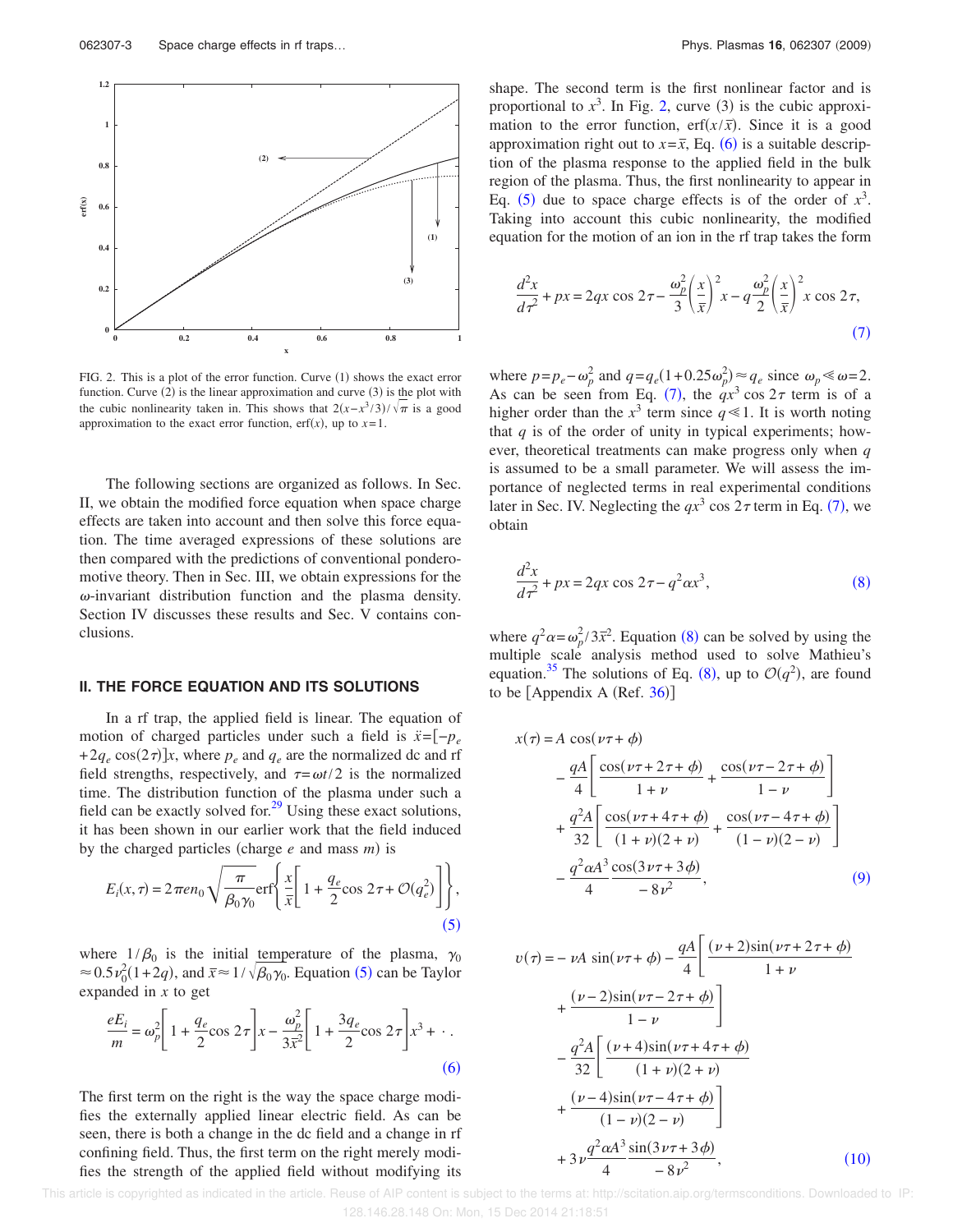with

$$
\nu^2 = p + \frac{q^2}{2} + \frac{3\alpha q^2 A^2}{4}.
$$
\n(11)

Equation  $(11)$  shows that under the effect of the nonlinear space charge field, the slow frequency of the particles depends on oscillation amplitude and is no longer a constant as was the case of purely linear fields.

As mentioned before, Equations such as Eq.  $(1)$ , which belong to the category of equations where a high frequency forcing function is present, are usually analyzed by using the theory of averaging. Time averaging the expressions for  $x(t)$ and  $v(t)$  given in Eqs. (9) and (10) [Appendix B (Ref. 36)] yields

$$
x_a(\tau) = \frac{1}{\pi} \int_{\tau - \pi/2}^{\tau + \pi/2} x(t) dt
$$
  
\n
$$
\approx A \cos(\nu \tau + \phi) + \frac{q^2 \alpha A^3}{32 \nu^2} \cos(3\nu \tau + 3\phi),
$$
\n(12)

$$
v_a(\tau) = \frac{1}{\pi} \int_{\tau - \pi/2}^{\tau + \pi/2} v(t) dt
$$
  
\n
$$
\approx -\nu A \sin(\nu \tau + \phi) \frac{2 \sin(\nu \pi/2)}{\nu \pi}
$$
  
\n
$$
- \frac{3q^2 \alpha A^3}{32 \nu} \sin(3 \nu \tau + 3 \phi),
$$

where the residual high-frequency ripple has been neglected. Additionally, a factor  $2 \sin(\nu \pi/2) / \nu \pi$  has been dropped from the first time on the right side of the equations. This is because the second terms on the right side of Eqs. (A2) and  $(A3)$  in Appendix A (Ref. 36) suffer from the problem of small denominators and those terms are actually of the order of  $q^2 \alpha A^2 / v^2$  compared to the first term. Using Eq. (8) with  $A = \mathcal{O}(\bar{x})$ , this is of the order of  $\omega_p^2 / \nu^2$  and hence of the order of unity by Eq.  $(4)$ . Thus, these terms have to be taken into account. The factor of  $2 \sin(\nu \pi/2) / \nu \pi$  that multiplies the leading terms is, thus, a higher order correction.

The time averaged response to Eq.  $(8)$  is conventionally obtained by averaging the Hamiltonian. The time averaged ponderomotive Hamiltonian for this equation is given by

$$
H_p = \frac{v^2}{2} + \frac{px^2}{2} + \frac{q^2x^2}{4} + \frac{q^2ax^4}{4}.
$$
 (13)

The particle orbits corresponding to Eq.  $(13)$ , obtained by a perturbation analysis, $37$  are found to be

$$
x_p(\tau) \approx A_p \cos(\nu \tau + \phi_p) + \frac{q^2 \alpha A_p^3}{32 \nu^2} \cos(3 \nu \tau + 3 \phi_p),
$$
  
(14)  

$$
v_a(\tau) \approx -\nu A_p \sin(\nu \tau + \phi_p) - \frac{3q^2 \alpha A_p^3}{32 \nu} \sin(3 \nu \tau + 3 \phi_p),
$$

which is the same as the expressions for time averaged orbits, Eq.  $(12)$ . It must be noted that the derivation of the ponderomotive Hamiltonian includes the notion of averaging over a "fast period," but no sin  $\nu \pi / \nu \pi$  term appears due to the implicit assumption that  $\nu \rightarrow 0$ .

#### **III. PLASMA DISTRIBUTION FUNCTION**

For collisionless plasmas, the distribution function is simply a function of any invariant associated with single particles. For periodically driven systems, it is reasonable to expect such a function to be invariant on the same time scale,  $2\pi/\omega$ , as the driving force. For a given time varying nonlinear electric field, such an  $\omega$ -invariant distribution will exist only if the stroboscopic plot of the orbits in phase space are simple closed curves.

A stroboscopic plot of the particle orbit leads to a countable subset of discrete points, separated by fixed time intervals of  $2\pi/\omega = \pi$ , on the phase space orbit. The numerical analysis of Eq.  $(8)$  shows that the stroboscopic plot of the particle orbit is dense on a simple closed curve only where the gradients in the field are small enough. This can be seen in Fig. 1. For other regions in phase space, we see island structures and, possibly, chaos. Analytic expressions for the distribution function can only be expected to hold in the regular region and, thus, we cannot expect a global distribution function for the entire phase space that is  $\omega$ -invariant. However, in regions of phase space where the stroboscopic plot yields a simple closed curve, such a function can be obtained. Such curves correspond to an irrational value of the slow frequency  $\nu$ . Of course, every rational value of  $\nu$ even in these regions results in island formation. However, their widths are so small that their effect on the dynamics is negligible.

Figure  $3$  shows the particle orbit (curve 1) together with the stroboscopic curve (curve 2). The time averaged orbit (curve 3) is also shown for reference. It is clear that the actual orbit differs considerably from the stroboscopic curve. An odd aliasing effect is also seen in the stroboscopic curve in that it touches the actual orbit at different phases of the fast oscillation at different slow times. This results in a curve that differs from the time averaged curve shown in the figure, even though both have the same shape up to  $O(q^2)$ .

If we start from a time  $\tau$  and sample the particle orbit at equal time steps of  $2\pi/\omega = \pi$ , this is equivalent to replacing  $\tau$  in Eqs. (9) and (10) by  $\tau + n\pi$ , where  $n \in \mathcal{Z}$ . As shown in Appendix  $C<sup>36</sup>$ , this leads to analytic expressions for the stroboscopic points,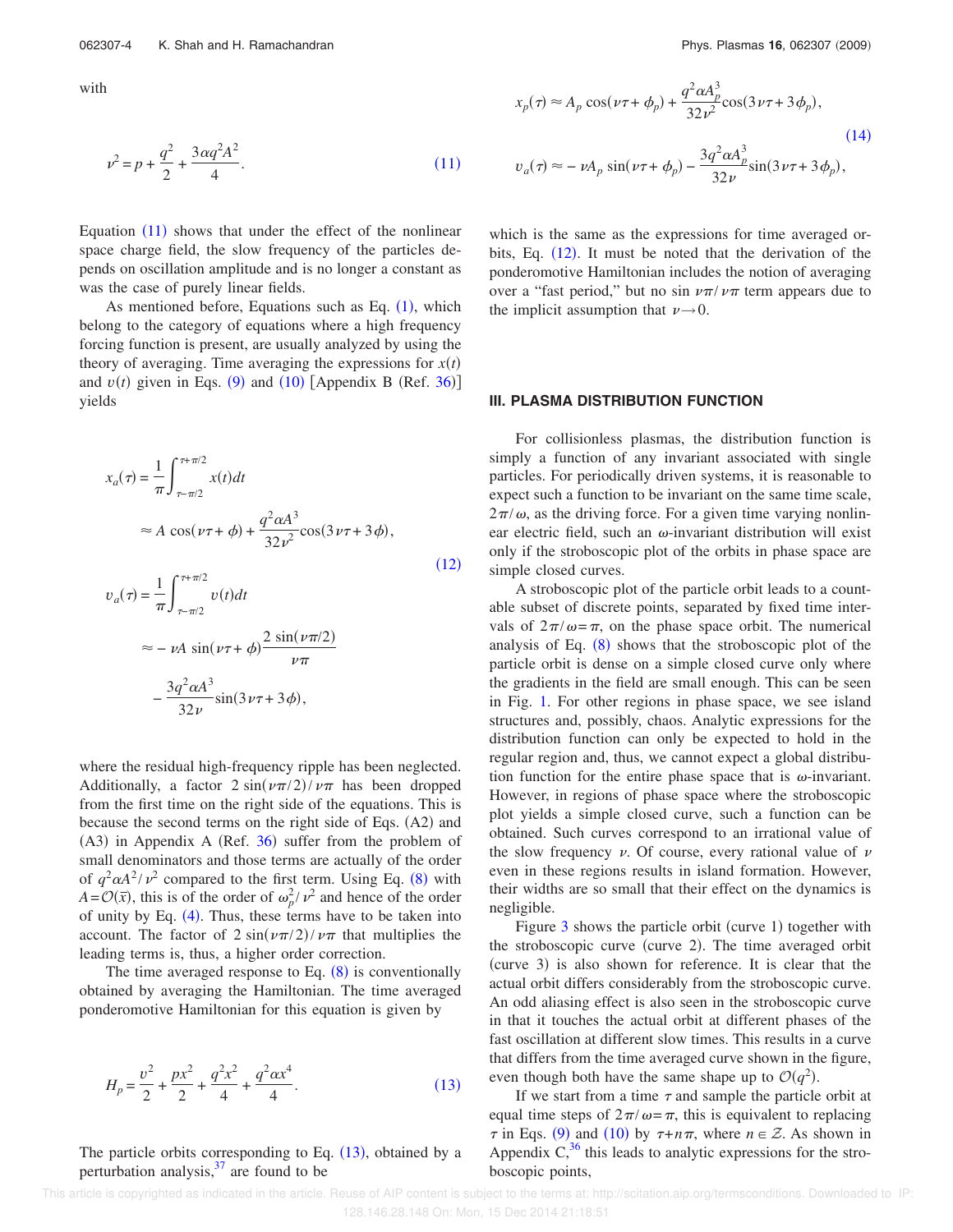

FIG. 3. This plot shows the stroboscopic map of the particle orbits in phase space. Curve  $(1)$  is the full orbit as obtained by integration of Eq.  $(8)$ . Curve (2) is the stroboscopic plot obtained by a sampling of the particle orbit at a fixed time step of  $2\pi/\omega$  starting from  $\tau=0$ . The big crosses correspond to a few points on this level curve. These points form a countable set that is dense on the level curve given by Eq.  $(21)$ . Curve  $(3)$  is the time averaged orbit and corresponds to the time averaged ponderomotive Hamiltonian, Eq.  $(13)$ . Curve  $(4)$  is also a stroboscopic plot like curve  $(2)$ , but, in this case, the sampling begins at  $\tau \neq 0$ . The arrow labeled *v* shows the direction of sampled velocity,  $v_s$ , at one particular instant of time. It can be clearly seen that  $v_s$  is not along the stroboscopic level curve, which explains the reason why  $v_s \neq dx_s/dt$  in Eqs. (16) and (17).

$$
x(\tau + n\pi) = \left[ A - \frac{qA}{2} \frac{\cos(2\tau)}{1 - \nu^2} + \frac{q^2A}{16} \frac{(2 + \nu^2)\cos(4\tau)}{[1 - \nu^2][2 - \nu^2]} \right] \cos(\nu\tau + \nu n\pi + \phi) \times \left[ -\frac{qA}{2} \frac{\nu \sin(2\tau)}{1 - \nu^2} + \frac{q^2A}{16} \frac{3\nu \sin(4\tau)}{[1 - \nu^2][2 - \nu^2]} \right] \sin(\nu\tau + \nu n\pi + \phi) - \frac{q^2\alpha A^3}{4} \frac{\cos(3\nu\tau + 3\nu\tau_s + 3\phi)}{-8\nu^2},
$$
\n(15)

$$
v(\tau + n\pi) = \left[ -\nu A + \frac{qA - \nu \cos(2\tau)}{2 - 1 - \nu^2} - \frac{q^2 A}{16} \frac{(\nu^3 - 10\nu)\cos(4\tau)}{[1 - \nu^2][2 - \nu^2]} \right] \sin(\nu \tau + \nu n\pi + \phi) + \left[ \frac{qA}{2} \frac{(2 - \nu^2)\sin(2\tau)}{1 - \nu^2} - \frac{q^2 A}{16} \frac{(8 + \nu^2)\sin(4\tau)}{[1 - \nu^2][2 - \nu^2]} \right] \cos(\nu \tau + \nu n\pi + \phi) + 3\nu \frac{q^2 \alpha A^3}{4} \frac{\sin(3\nu \tau + 3\nu \tau_s + 3\phi)}{-8\nu^2}.
$$

Since the stroboscopic points,  $x(\tau+n\pi)$  and  $v(\tau+n\pi)$ , are dense on a simple closed curve in phase space, we can also define a continuous time  $\tau_s$  on these level curves of the stroboscopic map. This allows us to determine the invariant underlying the curve. As shown in Appendix  $C<sup>36</sup>$ , the continuous time expressions for stroboscopic coordinates  $(x_s, v_s)$ in phase space are given by replacing  $n\pi$  by  $\tau_s$  in Eq. (15),

$$
x_{s}(\tau + \tau_{s}) = \left[ A - \frac{qA}{2} \frac{\cos(2\tau)}{1 - \nu^{2}} + \frac{q^{2}A}{16} \frac{(2 + \nu^{2})\cos(4\tau)}{[1 - \nu^{2}][2 - \nu^{2}]} \right] \cos(\nu\tau + \nu\tau_{s} + \phi) \times \left[ -\frac{qA}{2} \frac{\nu \sin(2\tau)}{1 - \nu^{2}} + \frac{q^{2}A}{16} \frac{3\nu \sin(4\tau)}{[1 - \nu^{2}][2 - \nu^{2}]} \right] \sin(\nu\tau + \nu\tau_{s} + \phi) - \frac{q^{2}\alpha A^{3}}{4} \frac{\cos(3\nu\tau + 3\nu\tau_{s} + 3\phi)}{-8\nu^{2}},
$$
(16)

$$
v_s(\tau + \tau_s) = \left[ -\nu A + \frac{qA - \nu \cos(2\tau)}{2 - 1 - \nu^2} - \frac{q^2 A}{16} \frac{(\nu^3 - 10\nu)\cos(4\tau)}{[1 - \nu^2][2 - \nu^2]} \right] \sin(\nu \tau + \nu \tau_s + \phi) + \left[ \frac{qA}{2} \frac{(2 - \nu^2)\sin(2\tau)}{1 - \nu^2} - \frac{q^2 A}{16} \frac{(8 + \nu^2)\sin(4\tau)}{[1 - \nu^2][2 - \nu^2]} \right] \cos(\nu \tau + \nu \tau_s + \phi) + 3\nu \frac{q^2 \alpha A^3}{4} \frac{\sin(3\nu \tau + 3\nu \tau_s + 3\phi)}{-8\nu^2}.
$$
 (17)

Here, for  $\tau_s = 0$ ,  $x_s(\tau)$ , and  $v_s(\tau)$  are points on the continuous orbit. For fixed  $\tau$ ,  $x_s(\tau + \tau_s)$  and  $v_s(\tau + \tau_s)$  trace out the stroboscopic curve passing through that phase space point,  $x_s(\tau)$ ,  $v_s(\tau)$ .  $v_s(\tau + \tau_s)$ , the instantaneous velocity at a stroboscopic point (shown in Fig. 3 by an arrow), is clearly not along the stroboscopic plot, i.e.,  $v_s \neq dx_s/d\tau_s$ . Hence, for fixed  $\tau$ , the stroboscopic coordinates,  $(x_s, v_s)$ , as functions of  $\tau_s$ , are not the spatial coordinate and velocity in the usual sense.

To obtain the  $\omega$ -invariant energy expression (periodic in  $\tau$ ) for the actual particle orbit, we need to eliminate  $\tau_s$  from Eqs. (16) and (17). For  $\tau=0$ ,  $x_s(\tau_s)$  and  $v_s(\tau_s)$  can be simply scaled to obtain the same expressions as Eq.  $(12)$ . Hence, a scaled version of Eq.  $(13)$  represents the invariant for these stroboscopic level curves corresponding to  $\tau = 0$ . As shown in Appendix D,<sup>36</sup> for  $\tau > 0$ , a simple rotation and scaling again reduces  $x_s(\tau + \tau_s)$  and  $v_s(\tau + \tau_s)$  to the expressions in Eq. (12)

$$
X = A \cos(\nu \tau + \nu \tau_s + \phi) + \frac{q^2 \alpha A^3}{32 \nu^2} \cos(3\nu \tau + 3\nu \tau_s + 3\phi) V
$$
  
=  $-\nu A \sin(\nu \tau + \nu \tau_s + \phi)$   
 $-\frac{3q^2 \alpha A^3}{32 \nu} \sin(3\nu \tau + 3\nu \tau_s + 3\phi),$  (18)

where  $X = [x_s + q(c_2/c_3)v_s] / [c_1 + q^2(c_2c_4/c_3)]$  and  $V = [v_s]$  $-q(c_4/c_1)x_s$ ]/ $[c_3+q^2(c_2c_4/c_1)]$ , and  $c_1$ ,  $c_2$ ,  $c_3$ , and  $c_4$  are periodic functions of  $\tau$  with the same period as the rf field,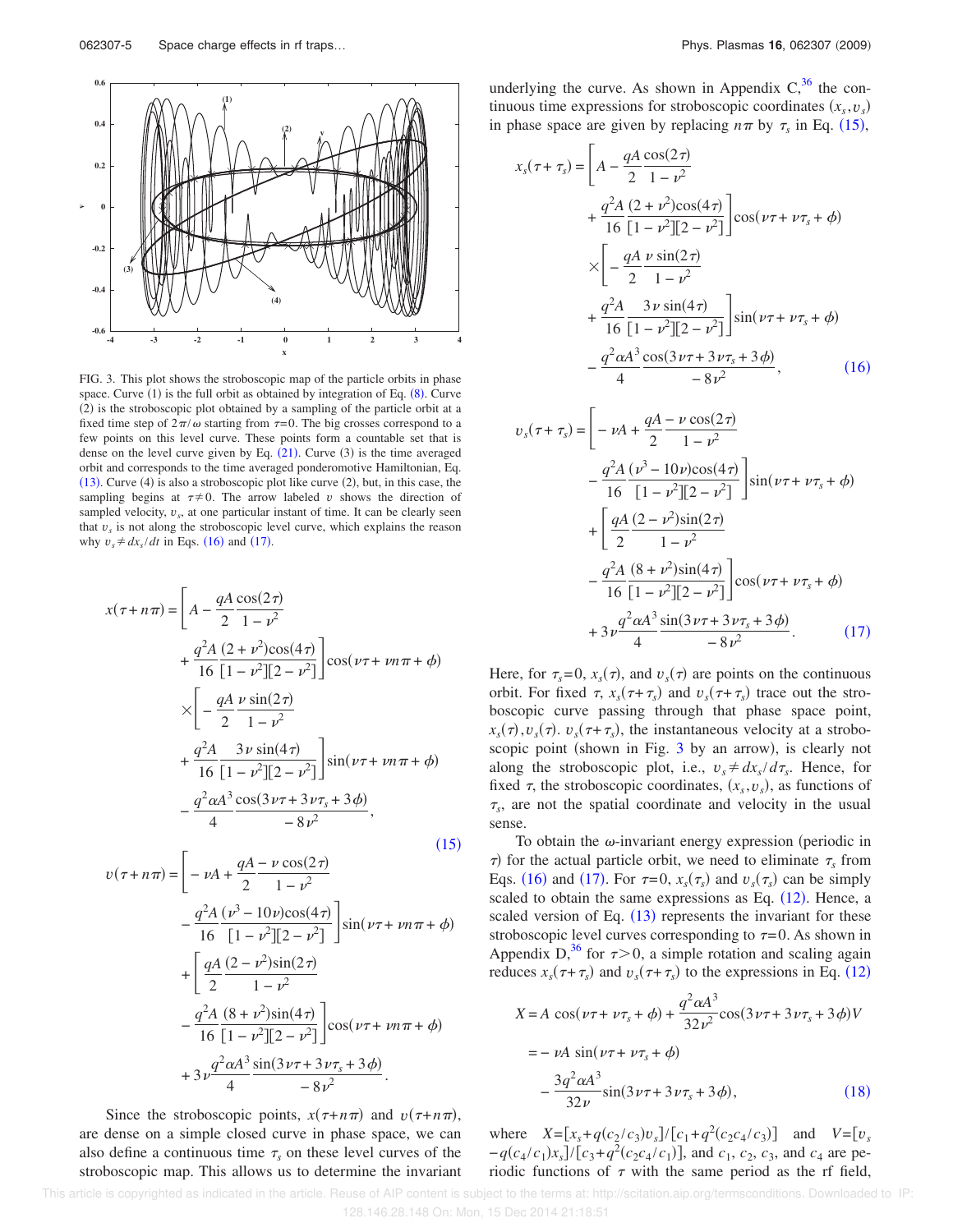$2\pi/\omega$ . Comparing Eq. (18) to Eq. (12), it is clear that *X*( $\tau$ +  $\tau_s$ ) =  $x_a(\tau + \tau_s)$  and  $V(\tau + \tau_s) = v_a(\tau + \tau_s)$  to  $\mathcal{O}(q^2)$ . Thus the dynamical structure connecting *X* and *V* is the same as that governing  $x_a$  and  $v_a$ , i.e., the ponderomotive Hamiltonian, Eq. (13). This leads to an expression for the  $\omega$ -invariant energy,

$$
E_{\omega}(x, v, \tau) = \frac{V^2}{2} + \frac{pX^2}{2} + \frac{q^2X^2}{4} + \frac{q^2\alpha X^4}{4}
$$
  
\n
$$
= \frac{1}{2} \left( \frac{v_s - q\frac{c_4(\tau)}{c_1(\tau)} x_s}{\left[ c_3(\tau) + q^2 \frac{c_2(\tau)c_4(\tau)}{c_1(\tau)} \right]} \right) + \frac{1}{2} \left( p + \frac{q^2}{2} \right)
$$
  
\n
$$
\times \left( \frac{x_s + q\frac{c_2(\tau)}{c_3(\tau)} v_s}{\left[ c_1(\tau) + q^2 \frac{c_2(\tau)c_4(\tau)}{c_3(\tau)} \right]} \right)^2
$$
  
\n
$$
+ \frac{q^2\alpha}{4} \left( \frac{x_s + q\frac{c_2(\tau)}{c_3(\tau)} v_s}{\left[ c_1(\tau) + q^2 \frac{c_2(\tau)c_4(\tau)}{c_3(\tau)} \right]} \right)^4.
$$
(19)

Keeping only terms up to  $O(q^2)$ , the expression for  $\omega$ -invariant energy corresponding to Eq. (8) is given by

$$
E_{\omega}(x, v, \tau) = \frac{1}{2} \left( \frac{v - q \frac{c_4(\tau)}{c_1(\tau)} x}{\left[ c_3(\tau) + q^2 \frac{c_2(\tau)c_4(\tau)}{c_1(\tau)} \right]} \right)^2 + \frac{1}{2} \left( p + \frac{q^2}{2} \right)
$$

$$
\times \left( \frac{x}{\left[ c_1(\tau) + q^2 \frac{c_2(\tau)c_4(\tau)}{c_3(\tau)} \right]} \right)^2 + \frac{q^2 \alpha}{4} \left( \frac{x}{\left[ c_1(\tau) + q^2 \frac{c_2(\tau)c_4(\tau)}{c_3(\tau)} \right]} \right)^4.
$$
(20)

It should be noted that  $E_{\omega}(x, v, \tau)$  is invariant over the detailed orbit (curve 1) in Fig. 3. For time instants  $\tau = n\pi$ , the above expression for the  $\omega$ -invariant energy becomes

$$
E_{\omega}(x, v, \tau = n\pi) = \frac{1}{2} \left( \frac{v}{1 + 0.5q - 0.3125q^2} \right)^2 + \frac{1}{2} \left( p + \frac{q^2}{2} \right)
$$

$$
\times \left( \frac{x}{1 - 0.5q + 0.0625q^2} \right)^2 + \frac{q^2 \alpha}{4} \left( \frac{x}{1 - 0.5q + 0.0625q^2} \right)^4.
$$
(21)

As can be clearly seen, the above equation is a scaled version of the time averaged ponderomotive Hamiltonian, Eq. (13).

In principle, any function of  $E_{\omega}(x, v, \tau)$  is an  $\omega$ -invariant distribution function of the plasma under the effect of the force equation, Eq. (8). Since  $E_{\omega}$  is quadratic in *v*, a distribution of the form

$$
f(x,v,\tau) = n_0 \sqrt{\frac{1}{2\pi T_0}} \exp\left(-\frac{E_{\omega}(x,v,\tau)}{T_0}\right) \tag{22}
$$

has a velocity distribution that is Maxwellian at every point. Here,  $E_{\omega}$  is given by Eq. (20) and  $n_0$  and  $T_0$  are the density and temperature, respectively, at the origin. Since this distribution function is Maxwellian [up to  $\mathcal{O}(q^2)$ ] at all times and at all spatial locations, it is immune to point collisions and is also a solution to the problem when Coulomb collisions are present. The temperature,

$$
T(\tau) = T_0 \left[ c_3(\tau) + q^2 \frac{c_2(\tau) c_4(\tau)}{c_1(\tau)} \right]^2,
$$
 (23)

is spatially uniform but oscillates at the rf frequency,  $\omega$ =2. A similar result was also obtained in our earlier work for the linear field case. $29$  The time averaged distribution function can be obtained by doing an average of Eq.  $(22)$  over the rf period. The instantaneous density can be obtained by integrating Eq.  $(22)$  with respect to velocity,

$$
n(x,\tau) = \int_{-\infty}^{\infty} f(x,v,\tau)dv
$$
  
\n
$$
= n_0 \left[ c_3 + q^2 \frac{c_2 c_4}{c_1} \right]
$$
  
\n
$$
\times \exp\left[ -\beta_0 \left\{ \frac{1}{2} \left( p + \frac{q^2}{2} \right) \left( \frac{x}{\left[ c_1 + q^2 \frac{c_2 c_4}{c_3} \right]} \right)^2 \right\}
$$
  
\n
$$
+ \frac{q^2 \alpha}{4} \left( \frac{x}{\left[ c_1 + q^2 \frac{c_2 c_4}{c_3} \right]} \right)^4 \right].
$$
 (24)

As can be seen in the above equation, when space charge effects are taken into account, the density is no longer a Gaussian.

The field induced by the plasma can be obtained by integrating the expression for plasma density, Eq.  $(24)$ . There is no closed form expression for the result of this integration. However, since we are interested in a region close to the origin, we can expand the exponential in Eq.  $(24)$  and integrate the resulting power series keeping only those terms that are important,

$$
E(x,\tau) = -4 \pi e \int_0^x n(x',\tau) dx'
$$
  
\n
$$
\approx -4 \pi e n_0 \left[ c_3 + q^2 \frac{c_2 c_4}{c_1} \right]
$$
  
\n
$$
\times \left[ x - \beta_0 \left\{ \frac{1}{6} \left( p + \frac{q^2}{2} \right) \frac{x^3}{\left[ c_1 + q^2 \frac{c_2 c_4}{c_3} \right]^2} \right\} + \frac{q^2 \alpha}{20} \frac{x^5}{\left[ c_1 + q^2 \frac{c_2 c_4}{c_3} \right]^4} \right].
$$
\n(25)

In terms of the modified plasma extent,  $\bar{x}=1/\sqrt{\beta_0\gamma}$ , where  $\gamma = 0.5p + 0.25q^2$ ; the above equation can be written as

This article is copyrighted as indicated in the article. Reuse of AIP content is subject to the terms at: http://scitation.aip.org/termsconditions. Downloaded to IP: 128.146.28.148 On: Mon, 15 Dec 2014 21:18:51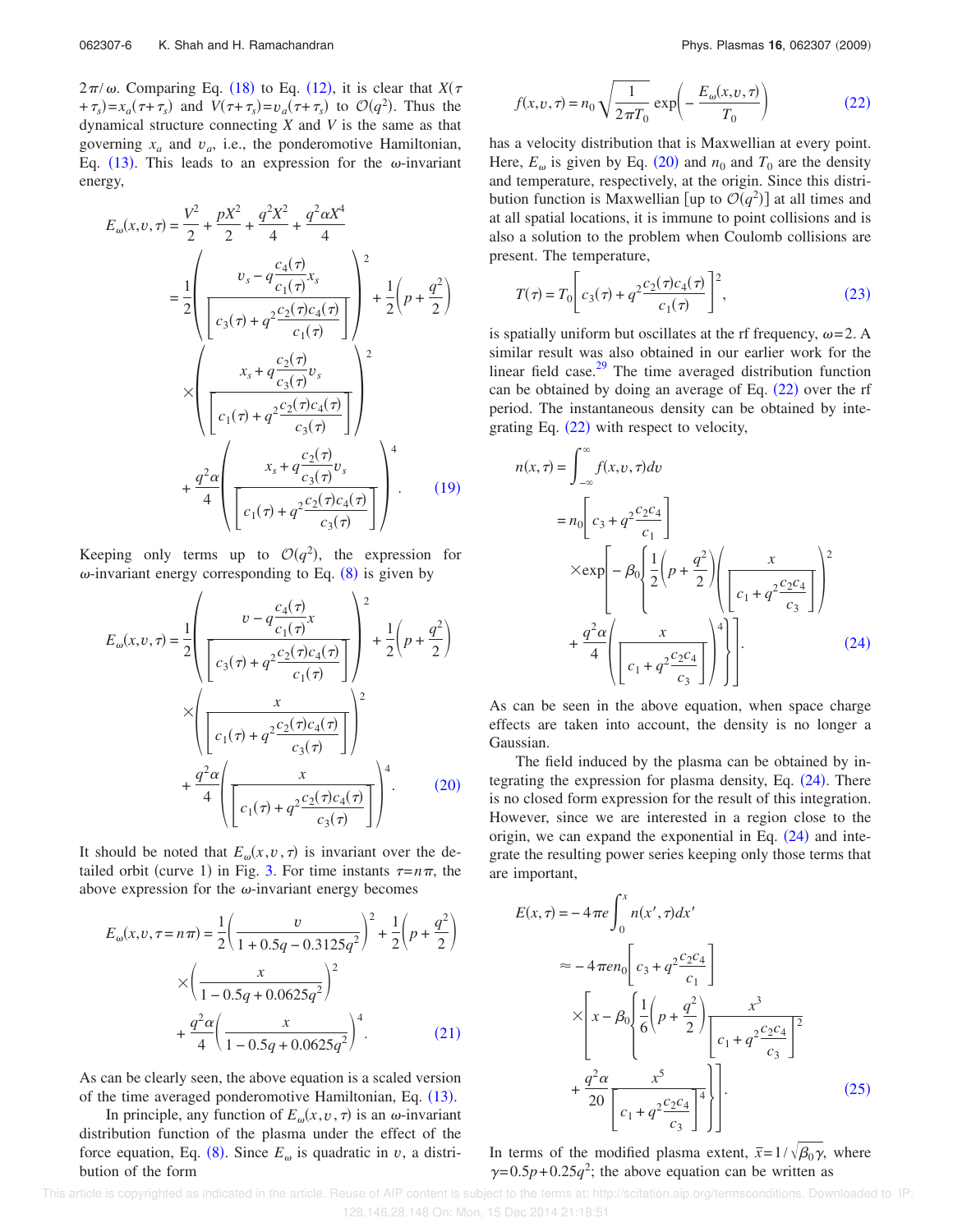$$
E(x,0) = -4\pi en_0 \overline{x} \left[ \frac{x}{\overline{x}} - \frac{x^3}{6\overline{x}^3} - \frac{q^2 \alpha}{20\beta_0 \gamma^2} \frac{x^5}{\overline{x}^5} \right].
$$

If the  $x^5$  term becomes important in the above equation, then our original force equation, Eq. (8), becomes invalid. Thus, the results of this paper are valid when the term containing *x* 5 in the above equation can be neglected, i.e., when  $6q^2\alpha/(20\beta_0\gamma^2)$  < 1. This implies

$$
\omega_P < 0.8 \nu_0. \tag{26}
$$

#### **IV. DISCUSSION**

#### **A. Space charge effects in rf traps**

In experiments on rf traps, one very important issue is the maximum density of plasma that can be trapped for a given value of  $p_e$  and  $q_e$ . Since the plasma in such traps consists of ions of a single species, it is clear that the plasma is trying to push itself out. For confinement, we must have  $p + 0.5q^2 > 0$ . This condition translates to  $\omega_p < \nu_0$  $=\sqrt{(p_e+0.5q_e^2)}$ . This is the same order of magnitude as the bound prescribed in Eq. (26). Thus, for most rf trap experiments, the  $x^5$  term in Eq. (25) is not very important, hence, our analysis is valid for most practical purposes.

It has been experimentally shown that the choice of  $p_e$ =−0.03 and *qe*=0.55 leads to the most stable configuration in a rf trap and can trap the maximum number of ions.<sup>38</sup> For these values of applied fields, a choice of  $\omega_p = v_0$  gives a plasma density of the order of  $10^5$  cm<sup>-3</sup> for protons in a trap operating at 3 MHz, which is a widely used operating frequency in rf traps. This density is of the same order of magnitude as the maximum possible density of plasma observed in such traps.<sup>38</sup> It must be noted that a value of  $q_e$ =0.55 is very high compared to the condition  $q_e \ll 1$  for which conventional ponderomotive theory and also our analysis up to  $\mathcal{O}(q_e^2)$  holds. Thus, care must be taken while applying theoretical results to actual experiments.

Equation (24) predicts a density that is different from a Gaussian. However, if Eq.  $(26)$  is satisfied, then the deviation from a Gaussian is small. As we have shown, when the plasma density exceeds the bound prescribed in Eq.  $(26)$ , the plasma is very close to the stability boundary beyond which it can no longer be confined. Hence, this explains the reason for which experiments on rf traps observe a Gaussian density. $34$ 

It is important to note that this maximum density that can be confined also depends on mass. The bound is on plasma frequency, which scales as  $\sqrt{n_0/m}$ . Thus, for a given maximum  $\omega_p$ , a larger particle mass results in higher density.

#### **B. Distribution function**

Conventionally, the time averaged distribution function for a plasma subject to high frequency electric fields has been assumed to be a function (exponential) of the time averaged ponderomotive Hamiltonian.<sup>16</sup> The idea is that Vlasov's equation preserves *f* along its orbit hence the proper time averaged distribution for the problem is to require *f* to be constant on the time averaged trajectories.

Strictly speaking, *f* is preserved on the exact orbit and the time averaged distribution is the time average of that exact *f*. However, the exact orbit for a nonautonomous problem has no time-independent invariants and that *f* is therefore time dependent. As we argued in earlier sections, the only time-independent invariant that can exist in a system with a periodic disturbance is one that is periodic, i.e., an invariant that is time independent if sampled every  $2\pi/\omega$ . Thus, the only *correct* prescription for a system with a periodic disturbance is an *f* that is a function of such a periodic invariant. Precisely, such an invariant was obtained up to  $O(q^2)$  in the previous section and Eq. (22) is the distribution based on it.

The only proper time averaged distribution function  $\overline{f}$  is therefore the one obtained by time averaging the exact *f* obtained in the previous section. It is *not* correct to time average the orbits and declare the distribution function to be constant on that time averaged orbit. There are two consequences to the method followed in this paper:

- (1) The exact distribution on the actual orbit has been obtained and it is found that, to  $\mathcal{O}(q^2)$ , the exact distribution is Maxwellian at all times and at all spatial locations. Since this is the case, this solution is also the correct solution [to  $\mathcal{O}(q^2)$ ] for the Vlasov–Boltzmann equation for this problem, where collisions are due to point Coulomb collisions only. This result was obtained earlier for the exactly linear problem and is shown here to be true even when self-consistent effects are taken into account.
- (2) The instantaneous temperature is observed to be spatially uniform but oscillates at the rf frequency. This behavior is identical to that observed for the strictly linear problem.<sup>28</sup> There have been conjectures in the literature<sup>2,3</sup> that the plasma temperature should fluctuate at the rf frequency, but this analysis is, to our knowledge, the first proof of these conjectures.

The transformation  $(x_s, v_s)$  to  $(X, V)$  given below Eq. (18) represents a mapping from the instantaneous orbit to the slow time orbit. Given a stroboscopic orbit that is a closed curve, there is always a mapping. This mapping can be expanded to the desired order in  $x_s$  and  $v_s$ .

There are many such transformations from  $(x_s, v_s)$  to slow time variables  $(X, V)$ . This is because for different initial points on the instantaneous orbit, different stroboscopic curves are obtained. If one of them lies on a closed curve, then all lie on closed curves. However, only the orbit starting with  $[x_s(0), v_s(0)]$  is related to the ponderomotive orbit via a scaling. For the  $O(q^2)$  analysis done here, this map is a linear map of the form

$$
\begin{pmatrix} x_s \\ v_s \end{pmatrix} = \begin{pmatrix} R_{11} & qR_{12} \\ qR_{21} & R_{22} \end{pmatrix} \begin{pmatrix} x_s(0) \\ v_s(0) \end{pmatrix},
$$

hence the time-dependent invariant is quadratic in velocity at all points on the orbit. This powerful result is what makes this distribution immune to collisions as mentioned above.

When we proceed to higher order, we still have a timedependent invariant and a time-independent stroboscopic

This article is copyrighted as indicated in the article. Reuse of AIP content is subject to the terms at: http://scitation.aip.org/termsconditions. Downloaded to IP: 128.146.28.148 On: Mon, 15 Dec 2014 21:18:51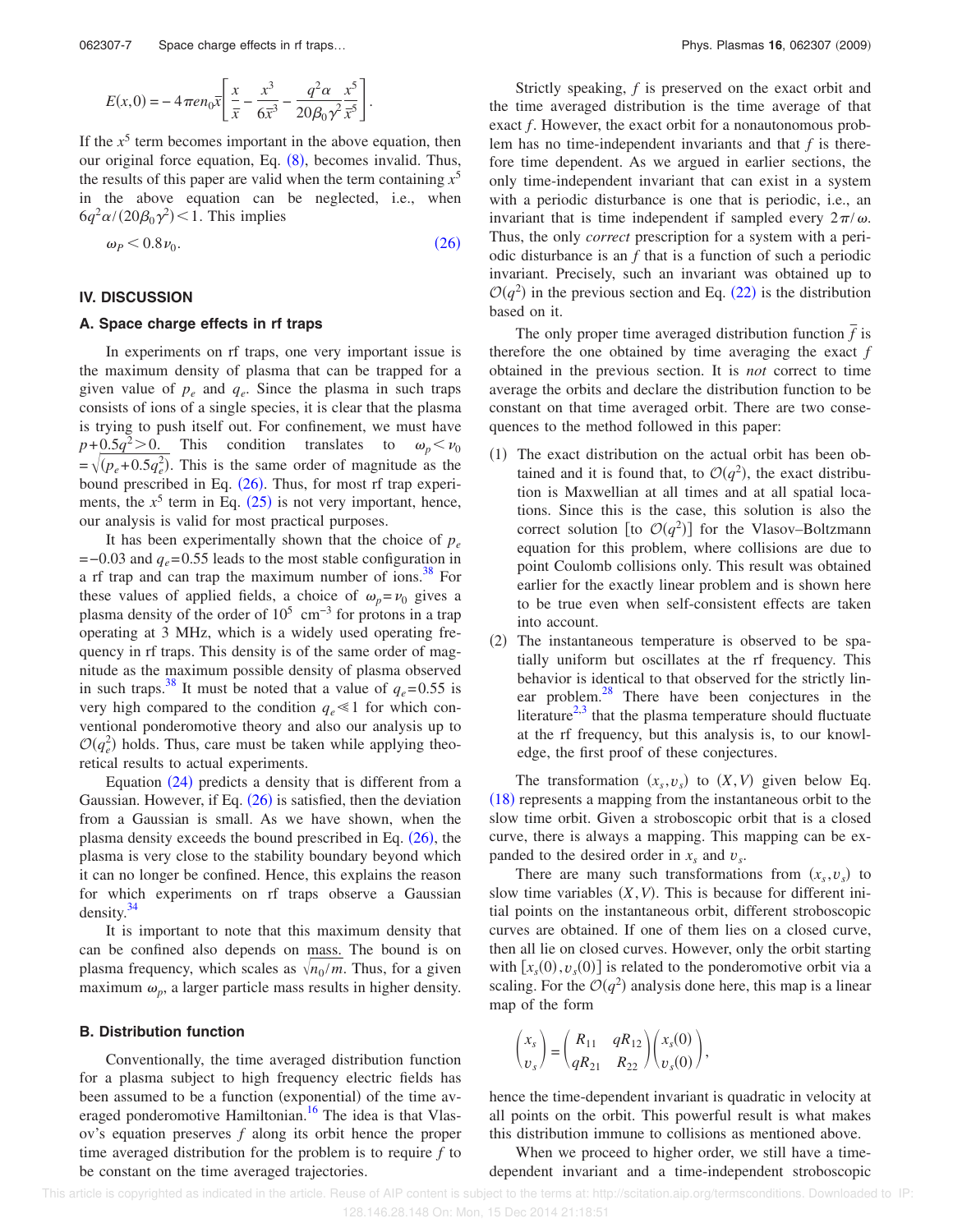curve. It is also known that the ponderomotive energy is quadratic in velocity asymptotically.<sup>12</sup> The issue is whether the detailed distribution function is Maxwellian or not at all instants of time. As seen from the transformation above,  $x_s$ and  $v<sub>s</sub>$  get mixed up at the next higher order. Hence, a nonlinearity in space in the form of  $\phi_P(x)$  appears in the form of a nonquadratic velocity dependence of the invariant. Thus, to higher order, the distribution function *cannot* be Maxwellian at all points in time. However, it is possible that it is Maxwellian at stroboscopic times, since higher order averaging theory demonstrated this for the ponderomotive Hamiltonian. It is also clear that the higher-order accurate distribution function is not immune to collisions in the way that the  $O(q^2)$  distribution function is immune. Thus, this opens a channel of relaxation of plasmas under the influence of an rf field. The other channel, already discussed in our previous paper,<sup>28</sup> is if more than one species is present in the plasma. Even in linear theory, multiple species systems relax in the presence of collisions.

In this treatment, we have shown that, to the lowest order in the plasma response, the distribution function is a Maxwellian. This was possible because of two reasons. First, the ponderomotive Hamiltonian is quadratic in velocity. Second, the stroboscopic curve could be scaled to get the time averaged ponderomotive orbit and this scaling depends only on the field parameters and not the initial conditions of the particle. For the case where the rf field itself is spatially nonlinear, the first statement is still valid and the stroboscopic orbit can also be approximately scaled to the ponderomotive orbit. However, this scaling now depends on the oscillation amplitude, *A*. Thus, when we solve the energy equation for *A* and substitute it back in the expression for the stroboscopic level curve, the term in  $v$  will no longer be quadratic. Thus, for spatially nonlinear rf fields, the distribution function is non-Maxwellian even for the lowest order of nonlinearity.

#### **C. Time averaged distribution function**

The correct time averaged distribution function is of the form

$$
\overline{f}(x,v) = \frac{\omega}{2\pi} \int_{-\pi/\omega}^{\pi/\omega} f(x,v,\tau)d\tau,
$$
\n(27)

where  $f(x, v, \tau)$  is given by Eq. (22). As discussed in the previous section, the distribution function,  $f(x, v, \tau)$  is constant on the detailed orbit and not on the time averaged orbit. Figure 4 makes it clear that the excursions in velocity *are not small*. Indeed, they are as large as the time averaged velocity itself. Thus, a time average of the detailed distribution function cannot be replaced by a distribution function that is constant on the time averaged orbits.

The time averaged distribution function for such problems was obtained by Krapchev.<sup>9</sup> In his analysis, Krapchev obtained the distribution function by solving for the steady state solution of the Vlasov equation directly. The orbits obtained in this paper are the characteristics of that equation. Krapchev used the idea that the distribution function does not see the slow frequency at all, expanded *f* as a Fourier



FIG. 4. This is a plot of the time averaged distribution function at different spatial locations. The solid line is obtained from a numerical integration of Eq. (22) and the dashed lines are the ones given in the work of Krapchev  $(Ref. 9)$  and are normalized and scaled. As can be seen, the curves cease to be monotonic after a certain threshold in *x*.

series in the rf frequency, and also made certain simplifying assumptions to obtain the time averaged solution.

Equation (27) was numerically evaluated and compared with the analytical results obtained by Krapchev for the case of  $p=0$  and  $\alpha=0$ . Figure 4 shows the time averaged distribution function of the plasma as a function of velocity. Each curve in the figure corresponds to a different spatial location separated by  $0.2\bar{x}$ . The solid curves are the result (normalized and scaled) of numerical integration in Eq.  $(27)$  and the dashed lines are the result obtained by Krapchev. As can be seen, at about  $x = \overline{x}$ , the time averaged distribution function ceases to be monotonic in velocity and becomes double humped. This suggests the presence of instabilities in the plasma, but, by using Penrose's criteria, Krapchev concluded that the plasma is stable. The use of Penrose's criterion in the context of rf plasmas is debatable. The solution obtained by Krapchev does not satisfy the time averaged Vlasov equation, which would yield a Maxwellian distribution confined by a ponderomotive potential. Thus, there is no timeindependent kinetic equation whose equilibrium yielded the double humped distribution obtained for  $x > \bar{x}$ . This being the case, it is not clear how Penrose's criterion is applicable.

In this analysis, we have shown that though the time averaged distribution function is double humped for these spatial locations; the exact time varying distribution function in Eq. (22) is a single humped global Maxwellian at all instants of time. It is quite reasonable, therefore, to believe that the plasma will be stable to small perturbations. Even this, however, is not a proof. There is a source of power in the external rf field and there might well be a fluctuation that could tap into that field and grow.

Krapchev's analysis began with the assumptions that  $\nu \nabla f / \omega f \leq 1$  and that the time averaged plasma distribution is a perturbed Maxwellian. He assumed that response at the *n*th rf harmonic was of the order of  $\mathcal{O}(q^n)$ . A consequence of this assumption was that the time averaged distribution function became an even function of *q*. He used this to obtain a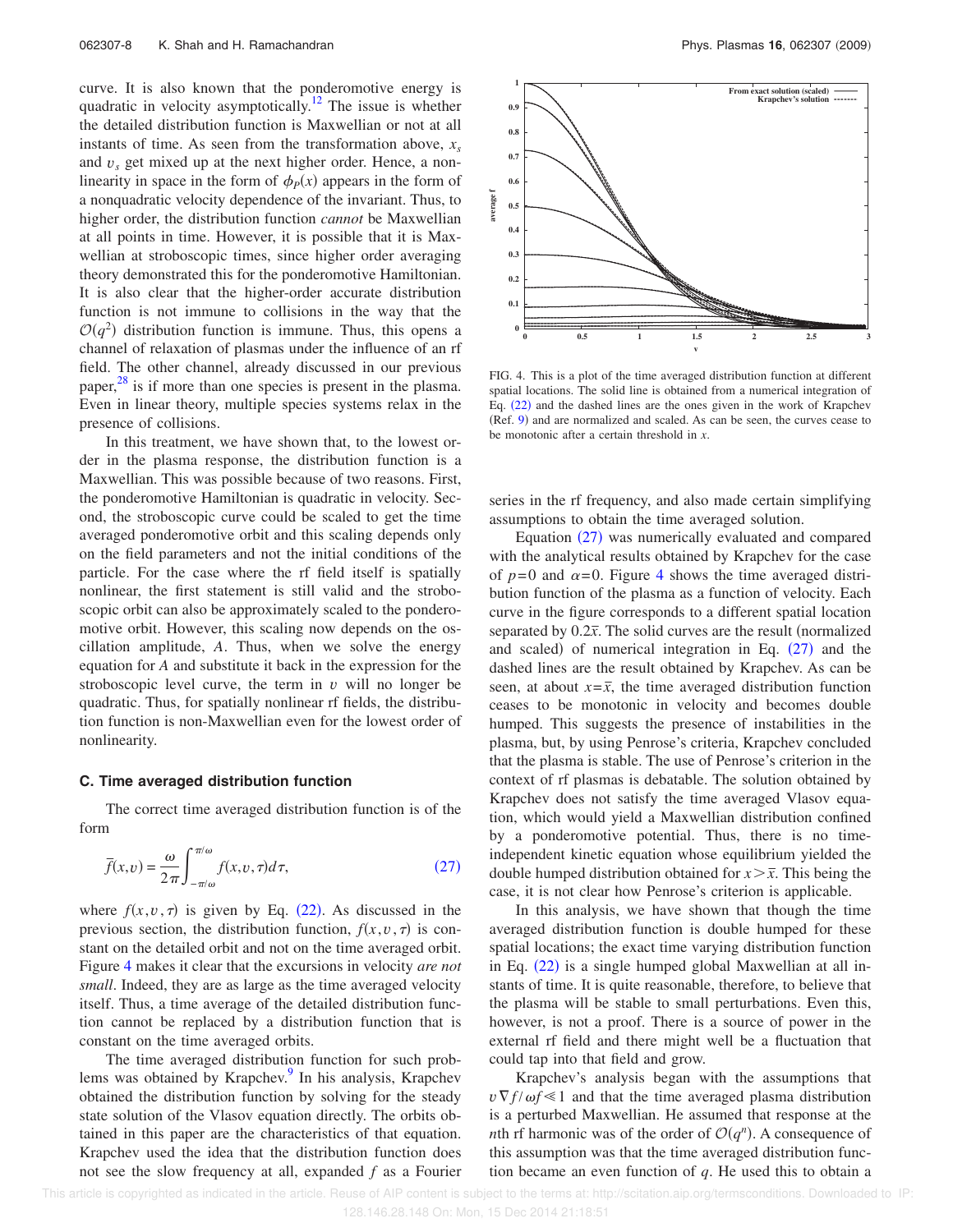power series for the response and summed up the series for  $\bar{f}$ to infinity by means of a conjecture that the correction of the order of  $O(q^{2n})$  took the form of a Laguerre polynomial of the order of *n*.

There are several problems with Krapchev's approach. The response at  $O(q)$  is usually much stronger than the response at dc, which is of  $O(q^2)$  since it is related to the ponderomotive potential. Also, as mentioned above, double humped, strongly non-Maxwellian solutions are predicted by this theory, which is not consistent with the perturbative approach. It is quite surprising that these findings are validated by the orbit calculations carried out in this paper. It is our conjecture that his summing up all the higher order corrections to obtain an analytic result extended the validity of his analysis beyond that of his perturbation analysis.

Krapchev's expressions for  $\overline{f}$  and  $\overline{n}$ , if correct, should agree even with the expressions for the response of the plasma to an exactly linear rf field. However, the time averaged density has been shown in our previous paper $^{28}$  to be

$$
\bar{n}(x) = n_0 \left( 1 - \frac{q}{2} - \frac{\beta_0 q^3 x^3}{2} + \mathcal{O}(q^2) \right) \exp\left[ -\frac{\beta_0 q^2 x^2}{2} \right],
$$

which is different from Krapchev's result, reproduced below,

$$
\bar{n} = n_0 \exp\left[-\frac{\beta_0}{2} \frac{q^2 x^2}{2}\right].
$$

Clearly, our expression has odd powers of *q*, whereas Krapchev's expression implicitly requires the density to be an even function of *q*. The differences between the two expressions could be interpreted as the difference between the steady state distribution in oscillation center coordinates and the distribution resulting from an initial value problem.

Krapchev's analysis showed the temperature to be spatially nonuniform. However, an exact analysis in this work shows that though the temperature oscillates in time, it is spatially uniform. Krapchev obtained a spatially nonuniform temperature because he used the time averaged distribution function to define temperature. However, this is not correct, since temperature can only be defined for thermodynamic states. In the current problem, the system does go through a sequence of thermodynamic states, but these are continuously oscillating in time. Thus the system cannot be characterized by a single temperature.

It should be noted that the analysis in this paper is selfconsistent only for  $x \leq \overline{x}$ , since the error function has been approximated by a cubic to derive that response. However, the orbits, distribution function, and density for a cubic electric field that have been calculated are valid for a much larger range. Assuming that the validity of these expressions is at least up to where the cubic term competes with the linear term, the calculations are valid as long as

$$
\frac{A^2}{376\bar{x}^2} \frac{\nu_0^2}{\nu_0^2 + 0.75q^2\alpha A^2} < 1,
$$

which roughly translates to  $A \leq 20\bar{x}$ . This bound was verified numerically and the analytic expressions obtained here agree

with numerics up to this value of  $A \approx x_{\text{max}}(1+0.5q)$ . Beyond these values, we see islands forming, as seen in Fig. 1. Though the above comparison has been done for the case when  $p=0=\alpha$ , the results are qualitatively valid even when  $p \neq 0$  and  $\alpha \neq 0$ .

#### **D. Time averaging and Poincare map**

A comparative study of the time averaging method and the Poincare map was done by Hadjidemetriou.<sup>39</sup> As stated in the paper by Hadjidemetriou, the main shortcoming of Poincare map is that, though it accurately describes a dynamical system, it is purely a numerical method. When the orbits are chaotic, averaging methods can play no role in further investigation and Poincare maps are the only way to study dynamics. However it was argued that where the Poincare map leads to closed curves, there averaging methods could lead to a good analytical understanding of the behavior of the solutions. The time averaging methods are very useful because solving the time averaged Hamiltonian is much easier than solving the exact time varying equation. However, as we have shown in this paper, averaging methods applied directly to a time varying Hamiltonian have some important shortcomings. One shortcoming is that the initial condition corresponding to the time averaged Hamiltonian is not the actual initial condition for a particle orbit. To predict this corresponding initial condition for the time averaged Hamiltonian, one has to solve the exact time varying equation. Though this limitation does not dispose of the utility of time averaging methods, it is nevertheless a handicap.

If we are interested in obtaining expressions for the distribution function, it seems mandatory to make efforts toward obtaining an  $\omega$ -invariant energy expression as has been done in Eq.  $(20)$ . Thus, there is also an analytical thinking associated with the numerical methods of Poincare maps. Obtaining these  $\omega$ -invariant energy expressions is, however, not a simple thing. To obtain the  $\omega$ -invariant energy expression for a given force equation, it is important to obtain analytic expressions for the invariants corresponding to the stroboscopic level curves obtained by fixed-time sampling of the particle orbits. In an earlier work, $40$  efforts were made to come up with a scheme (numerical fit) to obtain analytic expressions for the stroboscopic map for orbits corresponding to a given equation of motion. We would like to stress that though it is not very difficult to obtain analytic expressions that would numerically fit to stroboscopic plots, absence of numerically significant errors does not guarantee the correctness of the expression. As we have shown in Eq.  $(16)$ , it is possible to define a "time" on the stroboscopic plots. Putting  $\tau = 0$  in Eq. (16) leads to a scaled version of the same orbit expressions, Eq.  $(14)$ , as that predicted by time averaged ponderomotive Hamiltonian. Thus, there seems to be some dynamical structure behind the stroboscopic plots (with a continuous time defined on these curves) and sufficient care must be taken while obtaining the corresponding  $\omega$ -invariant energy expressions.